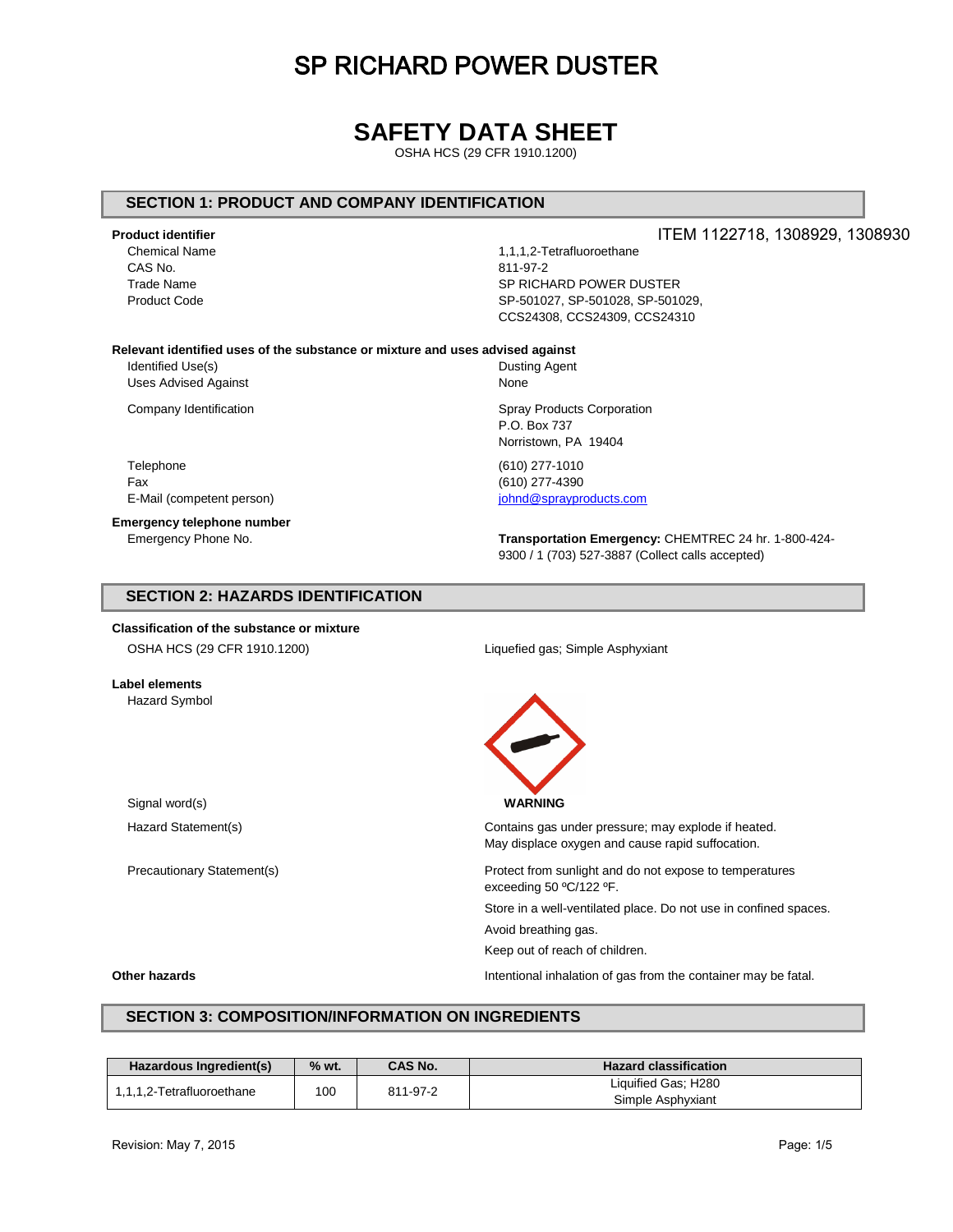**Additional Information -** None

#### **SECTION 4: FIRST AID MEASURES**



#### **Description of first aid measures** Inhalation **Move person to fresh air. If breathing is labored, administer oxygen.** If symptoms develop, obtain medical attention. Skin Contact Wash affected skin with soap and water. If symptoms develop, obtain medical attention. Eye Contact IF IN EYES: Rinse cautiously with water for several minutes. Remove contact lenses, if present and easy to do. Continue rinsing. If symptoms occur obtain medical attention. Ingestion Unlikely to be required but if necessary treat symptomatically. Do not give anything by mouth to an unconscious person. Seek medical treatment. **Most important symptoms and effects, both acute and delayed** Liquid contact with skin or eyes may cause frostbite. **Indication of any immediate medical attention and special treatment needed** IF SWALLOWED: Immediately call a POISON CENTER or doctor/physician.

### **SECTION 5: FIRE-FIGHTING MEASURES Extinguishing Media** -Suitable Extinguishing Media Non-combustible. As appropriate for surrounding fire.

| -Suitable Extinguishing Media<br>-Unsuitable Extinguishing Media | Non-compustible. As appropriate for surrounding fire.<br>None anticipated                                                                                                      |
|------------------------------------------------------------------|--------------------------------------------------------------------------------------------------------------------------------------------------------------------------------|
| Special hazards arising from the substance or<br>mixture         | None                                                                                                                                                                           |
| <b>Advice for fire-fighters</b>                                  | A self contained breathing apparatus and suitable protective clothing<br>should be worn in fire conditions. Keep containers cool by spraying<br>with water if exposed to fire. |

#### **SECTION 6: ACCIDENTAL RELEASE MEASURES**

| Personal precautions, protective equipment and<br>emergency procedures | Avoid contact with skin and eyes. Avoid breathing gas. |
|------------------------------------------------------------------------|--------------------------------------------------------|
| <b>Environmental precautions</b>                                       | Not normally required.                                 |
| Methods and material for containment and cleaning up                   | Gaseous. Not normally required.                        |
| Reference to other sections                                            | None                                                   |
| <b>Additional Information</b>                                          | None                                                   |

#### **SECTION 7: HANDLING AND STORAGE**

**Precautions for safe handling Avoid contact with skin and eyes. Use product in a well-ventilated** area only. Do not use in confined spaces.

**Conditions for safe storage, including any incompatibilities**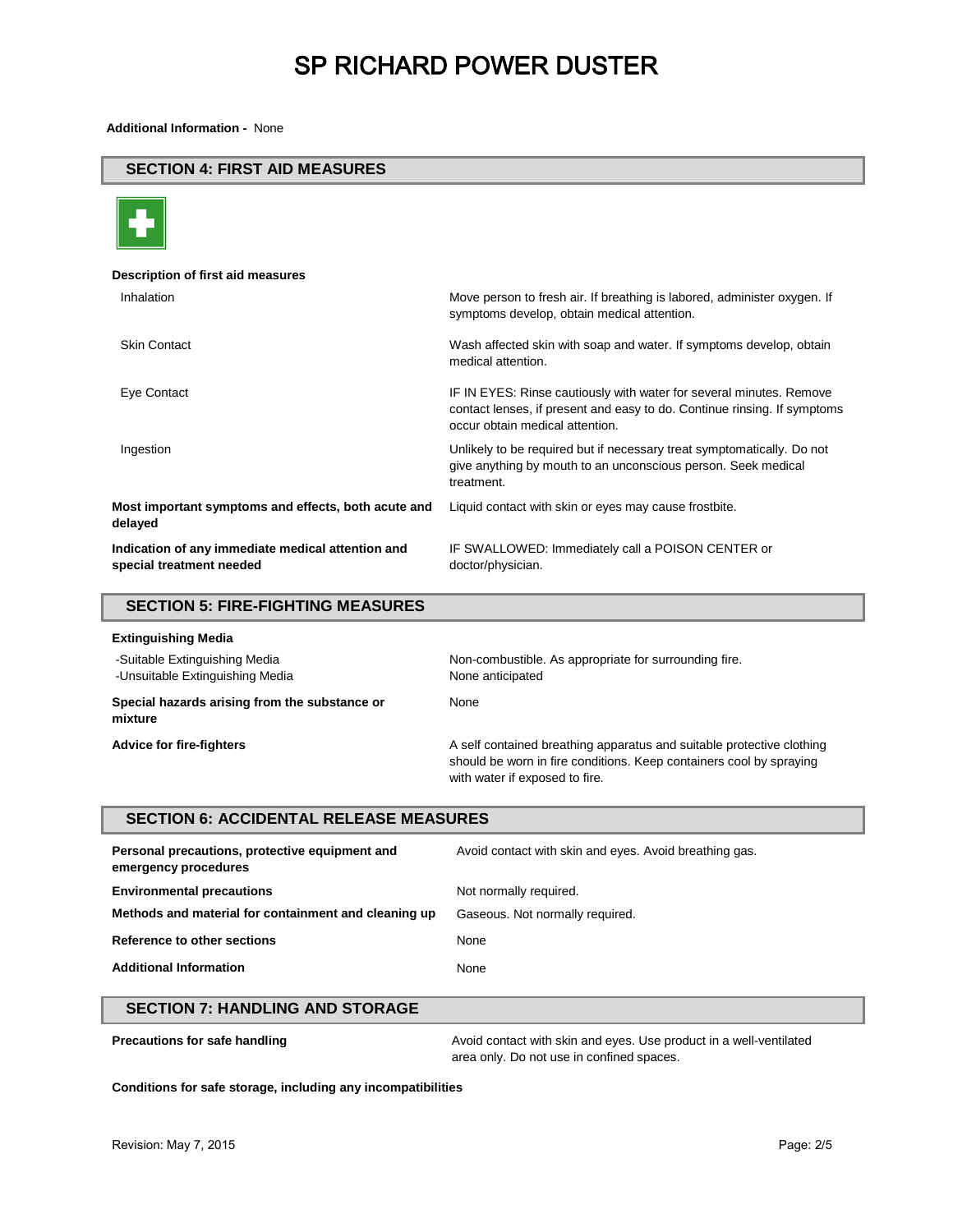-Storage temperature Keep in a cool, well ventilated place. Store at temperatures not exceeding 50 °C / 122 °F.

-Incompatible materials This product should be stored away from sources of strong heat or oxidizing chemicals. Materials to avoid: Finely divided metals, Magnesuim or alloys containing 2% or more of Magnesium. Reacts violently with Alkalai and Alkaline Earth metals such as: Potassium, Sodium or Barium.

**Specific end use(s)** Dusting Agent

#### **SECTION 8: EXPOSURE CONTROLS/PERSONAL PROTECTION**

#### **Occupational Exposure Limits**

|                   |          | (8hr TWA)  |         | (STEL)     |         |       |
|-------------------|----------|------------|---------|------------|---------|-------|
|                   |          | <b>PEL</b> | TLV     | <b>PEL</b> | TLV     |       |
| <b>SUBSTANCE.</b> | CAS No.  | (OSHA)     | (ACGIH) | (OSHA)     | (ACGIH) | Note: |
| None              | 811-97-2 | -----      | -----   | -----      | -----   | #     |
| $H$ .<br>. .<br>. |          |            |         |            |         |       |

Electrochemical sensor (%  $O<sub>2</sub>$ )

**#**Assure minimum oxygen content of work atmosphere.

**Recommended monitoring method**

**Exposure controls**

**Appropriate engineering controls** Ensure adequate ventilation.

**Personal protection equipment**

Eye/face protection Wear protective eyewear (goggles, face shield, or safety glasses).



Skin protection (Hand protection/ Other) Wear suitable gloves if prolonged skin contact is likely (Nitrile rubber)





Respiratory protection **Normally no personal respiratory protection** is necessary. In case of insufficient ventilation, wear suitable respiratory equipment. A dust mask is not acceptable.

Thermal hazards Not normally required. Use gloves with insulation for thermal protection, when needed.

#### **Environmental Exposure Controls** Mone known

#### **SECTION 9: PHYSICAL AND CHEMICAL PROPERTIES**

#### **Information on basic physical and chemical properties**

Appearance Liquified gas Color. Colorless Odor Ethereal Odor Threshold (ppm) Not available Not available pH (Value) Not available Melting Point (°C) / Freezing Point (°C)  $-108$ Boiling point/boiling range (°C):  $-26$ Flash Point (°C) **Flash Point (°C)** Gaseous - Not applicable Evaporation Rate Gaseous

Revision: May 7, 2015 **Page: 3/5**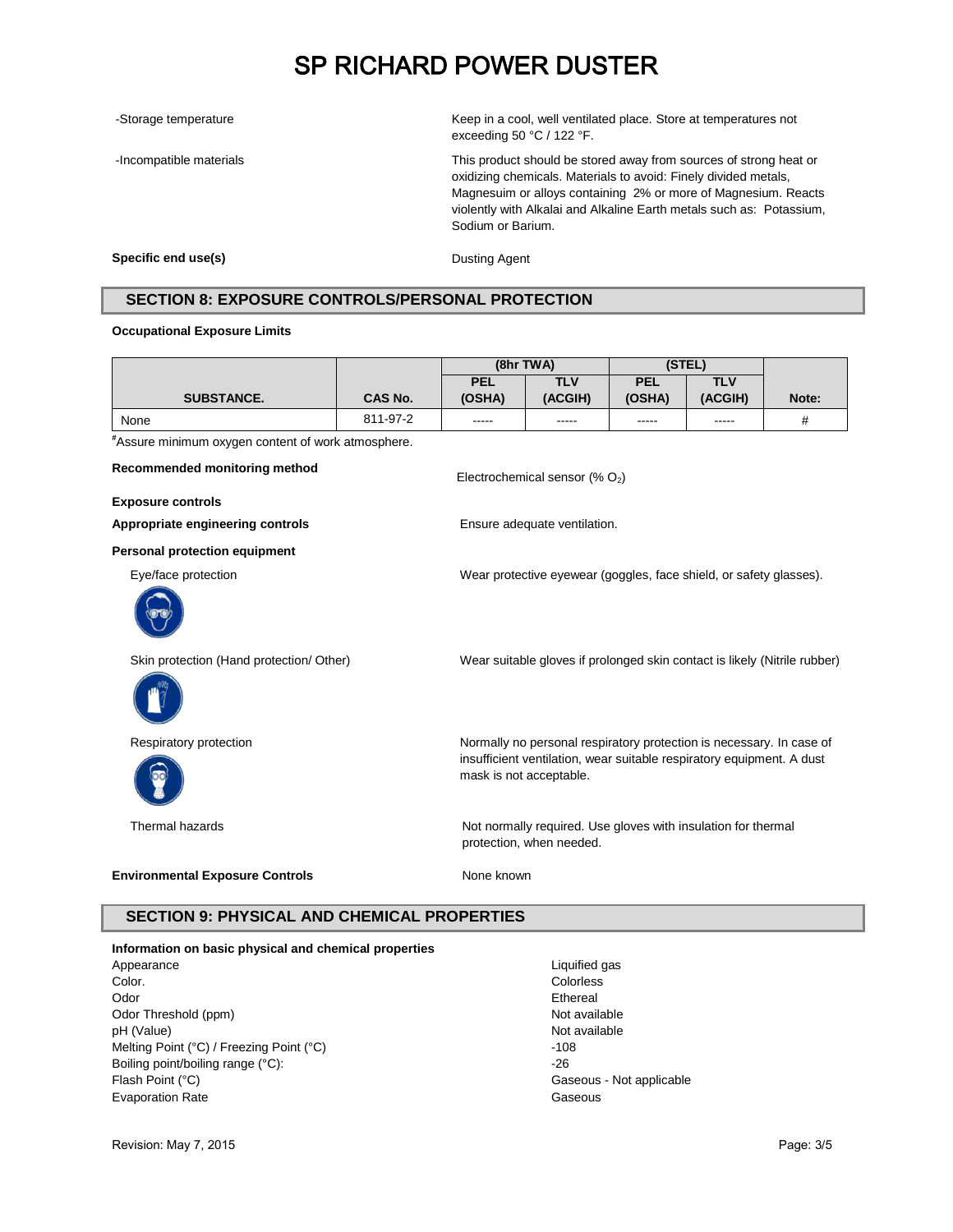Flammability (solid, gas) Non-flammabile and the state of the state of the state of the state of the state of the state of the state of the state of the state of the state of the state of the state of the state of the stat Explosive Limit Ranges Non-flammable Non-flammable Vapor pressure (Pascal)  $5.8 \times 10^5 (\text{@ } 21^{\circ} \text{C})$ 

Vapor Density (Air=1) 3.52 (@ 25°C) Density (g/ml) Not available Solubility (Water)  $0.95\%$  (@ 21°C) Solubility (Other) Not available Not available Not available Partition Coefficient (n-Octanol/water) Not available Auto Ignition Point (°C)  $>743$ Decomposition Temperature (°C) and the composition of the composition of the composition of the composition of the composition of the composition of the composition of the composition of the composition of the composition Kinematic Viscosity (cSt) Not available Not available Explosive properties Not explosive. Oxidizing properties Not oxidizing.

**Other information** Not available Not available

#### **SECTION 10: STABILITY AND REACTIVITY**

**Reactivity Reactivity Stable under normal conditions. Chemical stability** Stable. **Possibility of hazardous reactions None anticipated.** None anticipated.

**Conditions to avoid Conditions to avoid Avoid contact with heat and ignition sources.** 

**Incompatible materials Incompatible materials Strong oxidizing agents. Materials to avoid: Finely divided metals,** Magnesuim or alloys containing 2% or more of Magnesium. Reacts violently with Alkalai and Alkaline Earth metals such as: Potassium, Sodium or Barium.

**Hazardous decomposition product(s)** Halogen acids by thermal decomposition.

#### **SECTION 11: TOXICOLOGICAL INFORMATION**

**Exposure routes:** Inhalation**,** Skin Contact**,** Eye Contact

Acute toxicity (Inhalation) and the control of the LCLo  $>=$  567000 ppm

4 hr exposure

#### **SECTION 12: ECOLOGICAL INFORMATION**

**Aquatic toxicity:** Short term Not available Long Term Not available

#### **SECTION 13: DISPOSAL CONSIDERATIONS**

Waste treatment methods **Disposal should be in accordance with local**, state or national legislation. Consult an accredited waste disposal contractor or the local authority for advice.

#### **SECTION 14: TRANSPORT INFORMATION**

|                              | <b>U.S. DOT</b>          | Sea transport<br>(IMDG)  | Air transport<br>(ICAO/IATA) |
|------------------------------|--------------------------|--------------------------|------------------------------|
| UN number                    | 3159                     | 3159                     | 3159                         |
| <b>Proper Shipping Name</b>  | 1,1,1,2-Tetrafluorethane | 1,1,1,2-Tetrafluorethane | 1,1,1,2-Tetrafluorethane     |
| Transport hazard class(es)   | 2.2                      | 2.2                      | 2.2                          |
| Packing group                | Not applicable           | Not applicable           | Not applicable               |
| <b>Environmental hazards</b> | None assigned            | None assigned            | None assigned                |
| Special precautions for user | None assigned            | None assigned            | None assigned                |